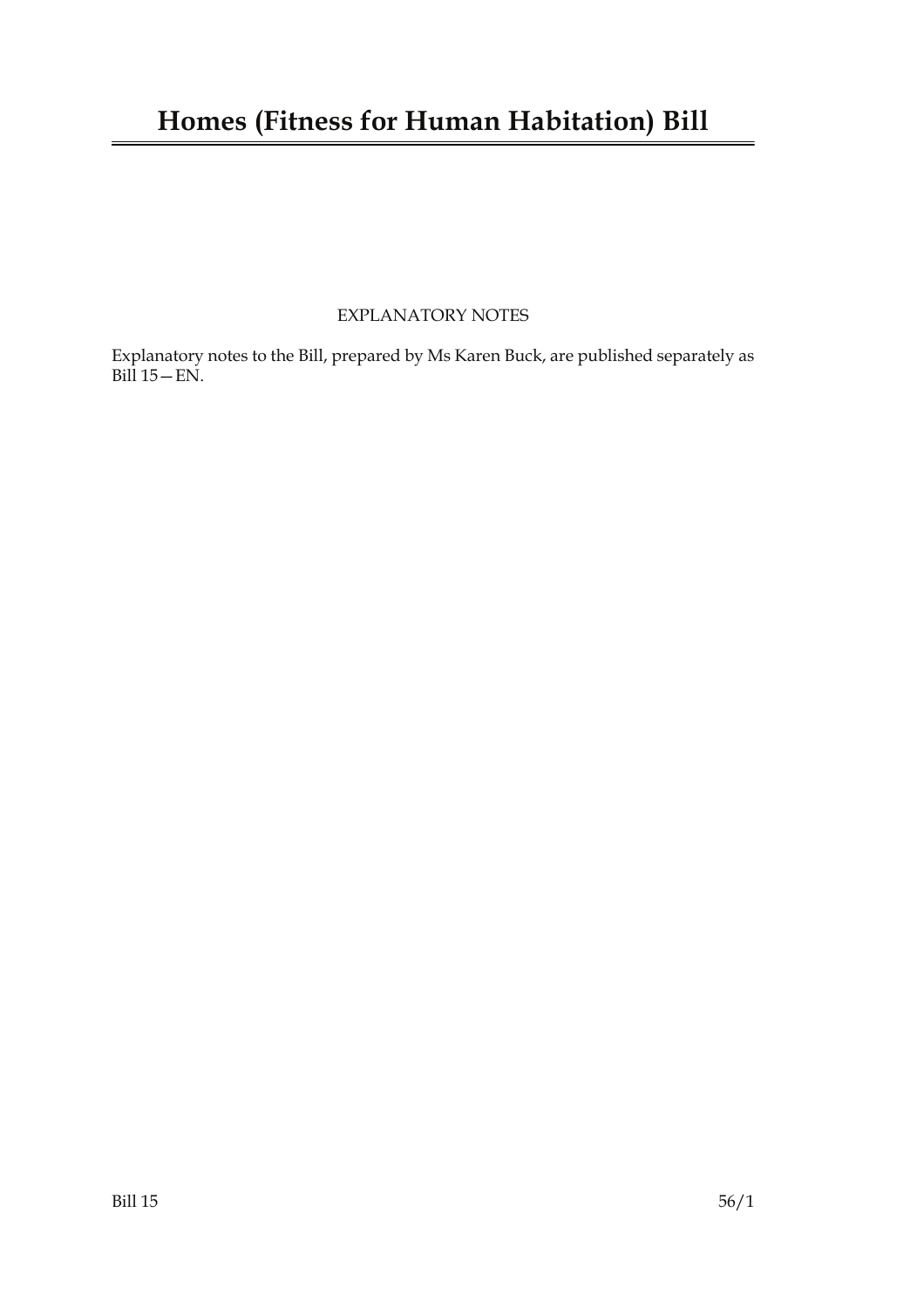## A **BILL** TO

Amend the Landlord and Tenant Act 1985 to require that residential rented accommodation is provided and maintained in a state of fitness for human habitation; and for connected purposes.

E IT ENACTED by the Queen's most Excellent Majesty, by and with the advice and consent of the Lords Spiritual and Temporal, and Commons, in this present Parliament assembled, and by the authority of the same, as follows: - $B<sub>parti</sub>$ 

#### **1 Amendments to the Landlord and Tenant Act 1985**

- (1) The Landlord and Tenant Act 1985 is amended as follows.
- (2) Substitute the following for section 8—

#### **"8 Fitness for Human Habitation**

- (1) This section applies to any lease under which a dwelling—
	- (a) is let wholly or mainly for human habitation; and,
	- (b) is a lease to which section 13 applies; and,
	- (c) is not exempted by section 14.

#### (2) For the purposes of subsection (1) it is immaterial—

- (a) whether the dwelling is or is to be occupied under the lease or under an inferior lease derived out of it; or, *10*
- (b) that the lease also demises other property (which may consist of or include one or more other dwelling-houses).
- (3) In a lease to which this section applies there is implied a covenant by the lessor—
	- (a) that the dwelling is fit for human habitation at the time of the grant; and
	- (b) that the lessor will thereafter keep it fit for human habitation.
- (4) The implied covenant shall not be taken to require the lessor—
	- (a) to carry out works or repairs for which the lessee is liable by virtue of his duty to use the premises in a tenant-like manner, or would be so liable but for an express covenant on his part, *20*

*5*

*15*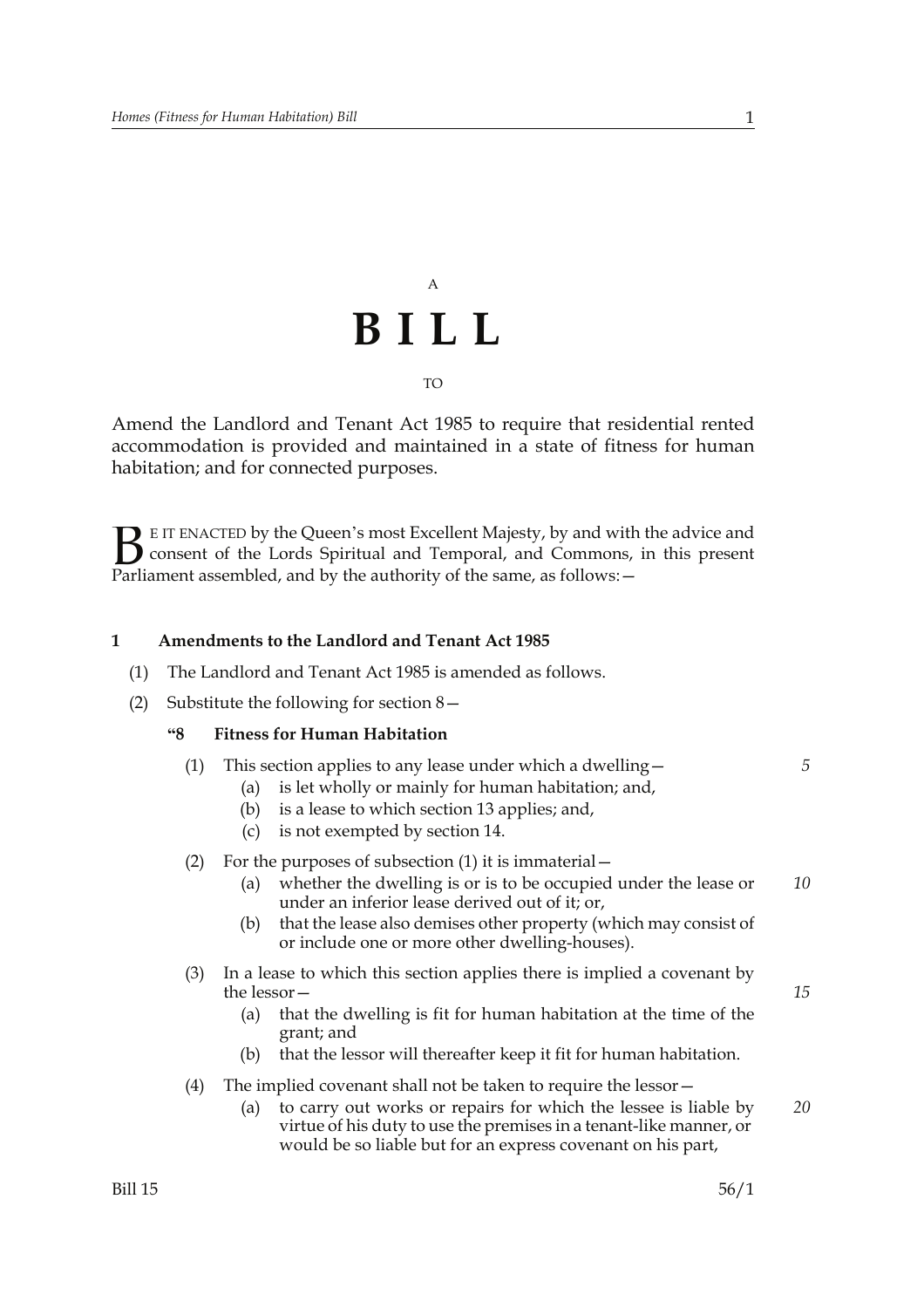- (b) to rebuild or reinstate the premises in the case of destruction or damage by fire, or by tempest, flood or other inevitable accident,
- (c) to keep in repair or maintain anything which the lessee is entitled to remove from the dwelling-house,
- (d) to carry out works or repairs which, if carried out, would put the lessor in breach of any obligation imposed by statute or subordinate legislation;
- (e) to carry out works or repairs which require the consent of a superior landlord and which consent has been refused (whether reasonably or otherwise). *10*
- (5) The implied covenant shall also not be taken to impose on the lessor any liability in respect of the dwelling being unfit for human habitation if that unfitness is wholly or mainly attributable to—
	- (a) the lessee's own breach of covenant; or,
	- (b) disrepair which the lessor is not obliged to make good because of an exclusion or modification under section 12 of this Act.
- (6) Any provision of a lease or agreement relating to a lease (whether made before or after the grant of the lease) is void insofar as it purports—
	- (a) to exclude or limit the obligations of the lessor under this section; or *20*
	- (b) to authorise any forfeiture or impose on the lessee any penalty, disability or obligation in the event of his enforcing or relying upon these obligations."
- (3) In subsection (1) of section 9 of the Landlord and Tenant Act 1985, delete "condition and undertaking" in sub-paragraph (a) and replace with "covenants". *25*
- (4) In section 10 of the Landlord and Tenant Act 1985, after "facilities for preparation and cooking of food and for the disposal of waste water" insert "any other matter or matters that may amount to a Category 1 hazard under section 2 of the Housing Act 2004". *30*

#### **2 Short title, extent and commencement**

- (1) This Act may be cited as the Homes (Fitness for Human Habitation) Act 2015.
- (2) This Act extends to England and Wales.
- (3) This Act shall come into force—
	- (a) in England at the end of the period of three months after it receives Royal Assent and shall apply to all leases and agreements for leases made on or after that date; and
	- (b) in Wales on a date to be appointed by the Welsh Ministers.

*15*

*5*

*35*